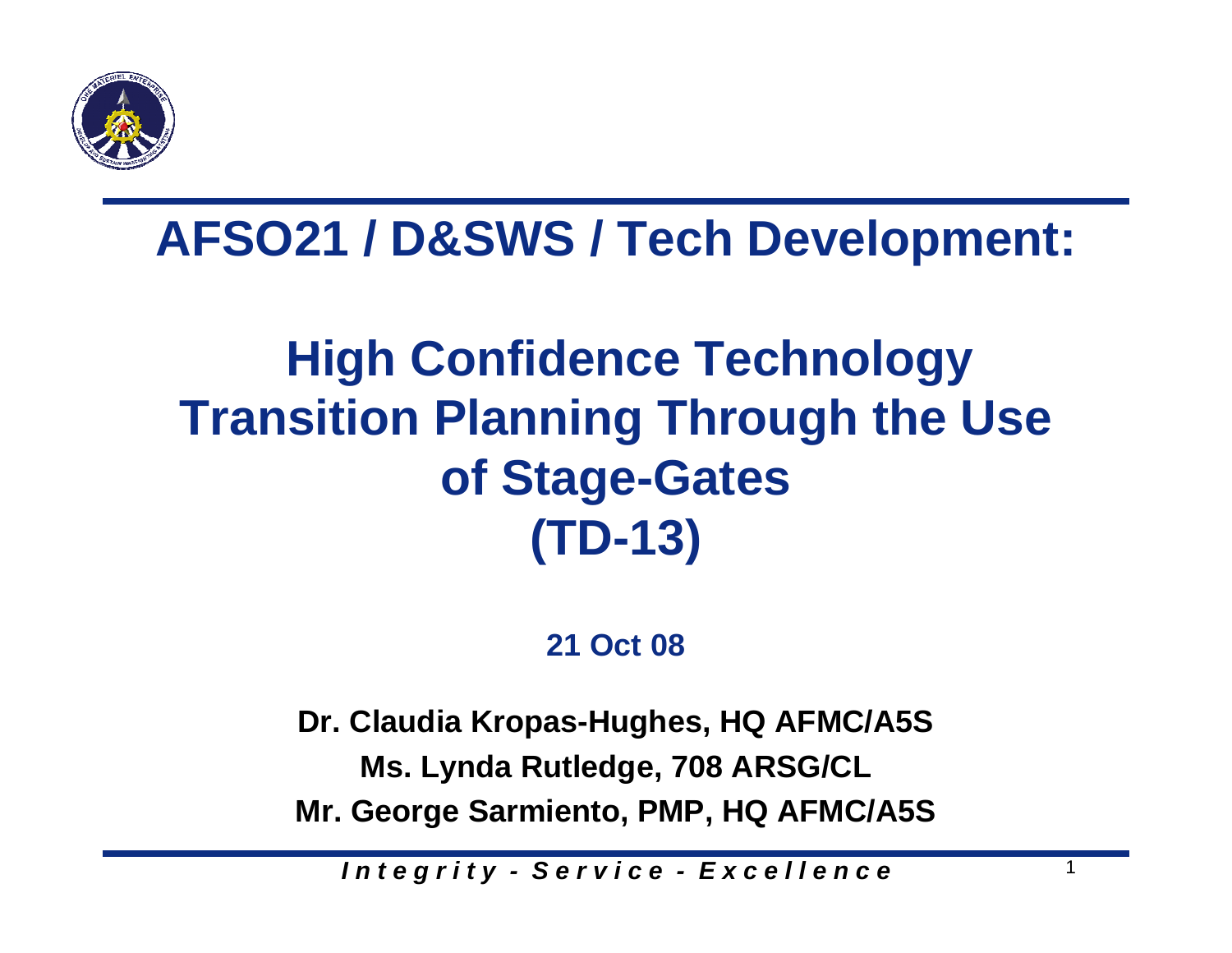

# **Overview**

- D&SWS Background
	- An Air Force Core Process
- **Technology Development (TD) Core Sub-Process**
	- The Problems Our Solution
- Introduction to **TD-13** 
	- Focus, Goals and Tech Transition Best Practice
	- **What is a stage-gate? What are we doing that is new?**
- Products of the initiative
	- **User Guide – today's process and the "to be" process**
	- Automated Tool TurboTPMM
- Schedule
- Summary/Way Ahead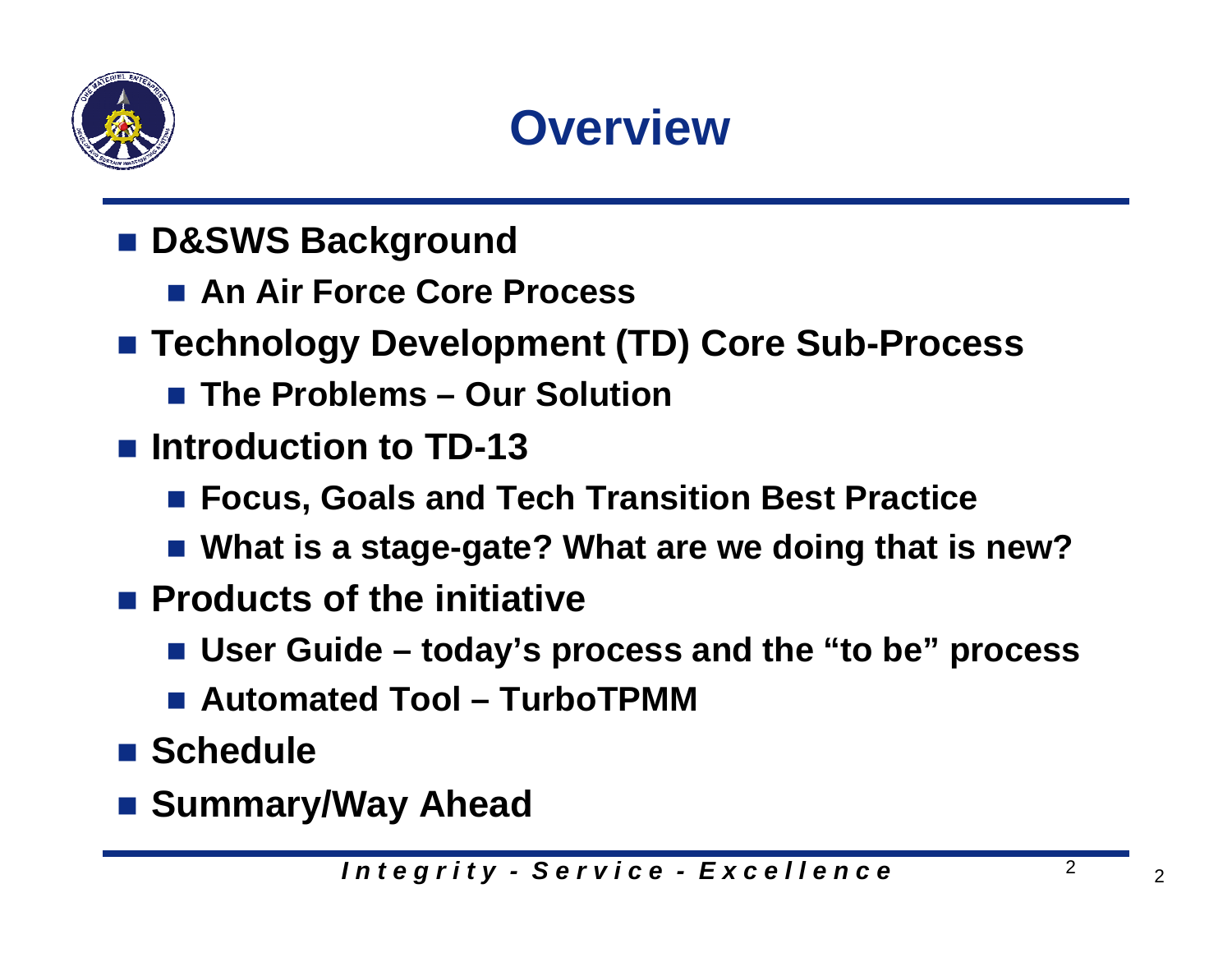

### **D&SWS Background AFSO21/D&SWS is Part of the Answer**

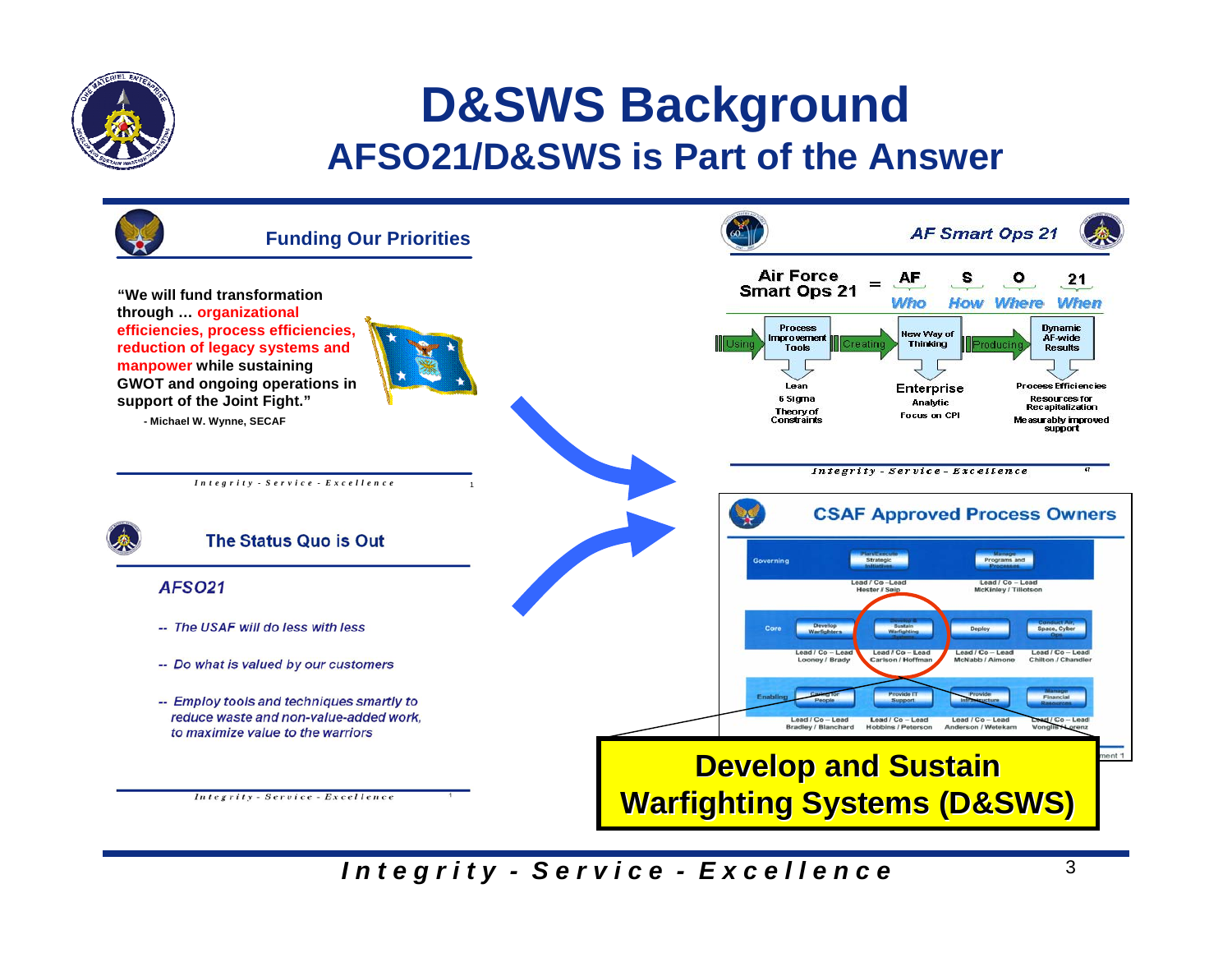# **D&SWS Background Air Force Process Owners – SECAF/CSAF Approved**

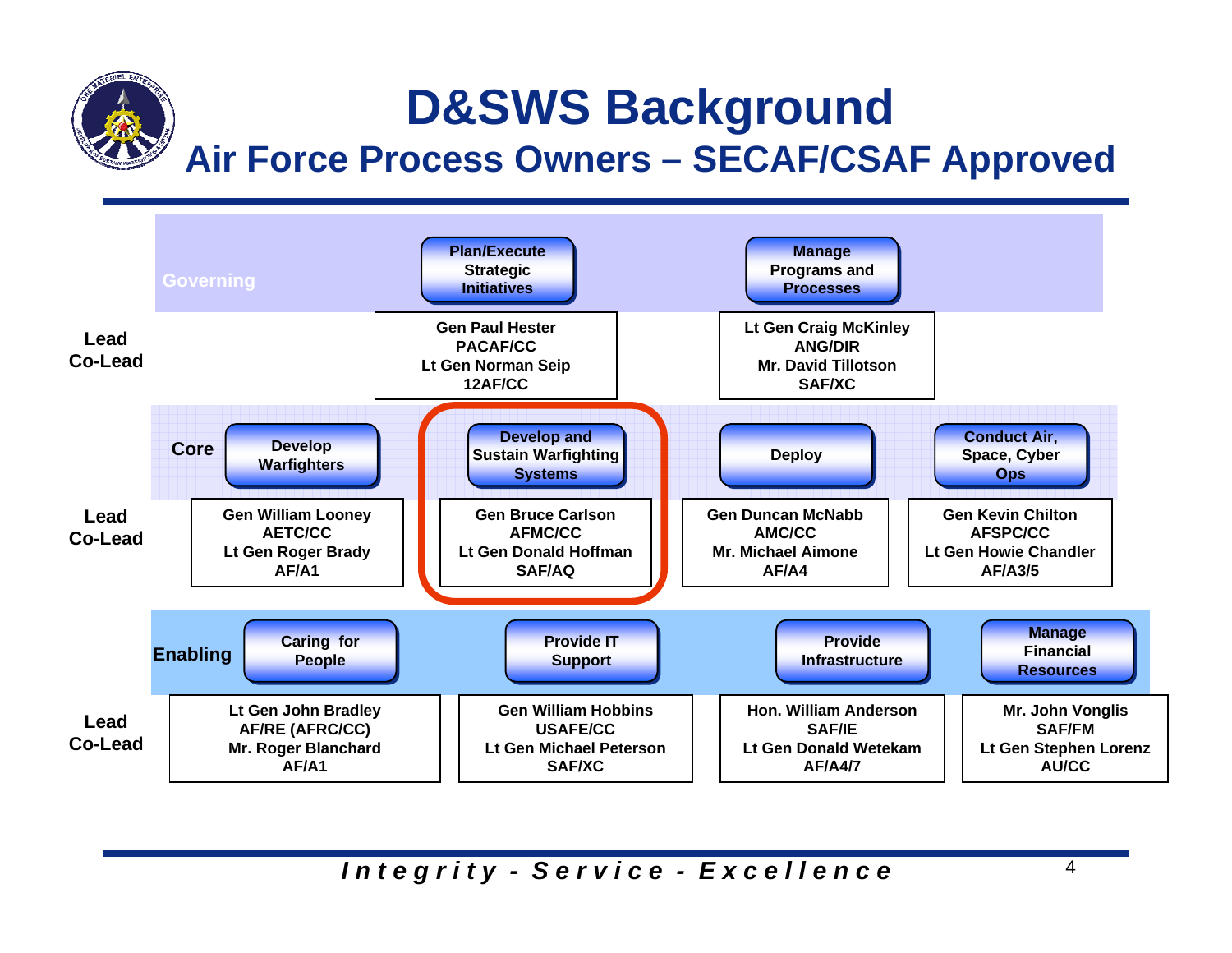

### **D&SWS Background D&SWS Sub-Process Teams (Jun '08)**



### Institution: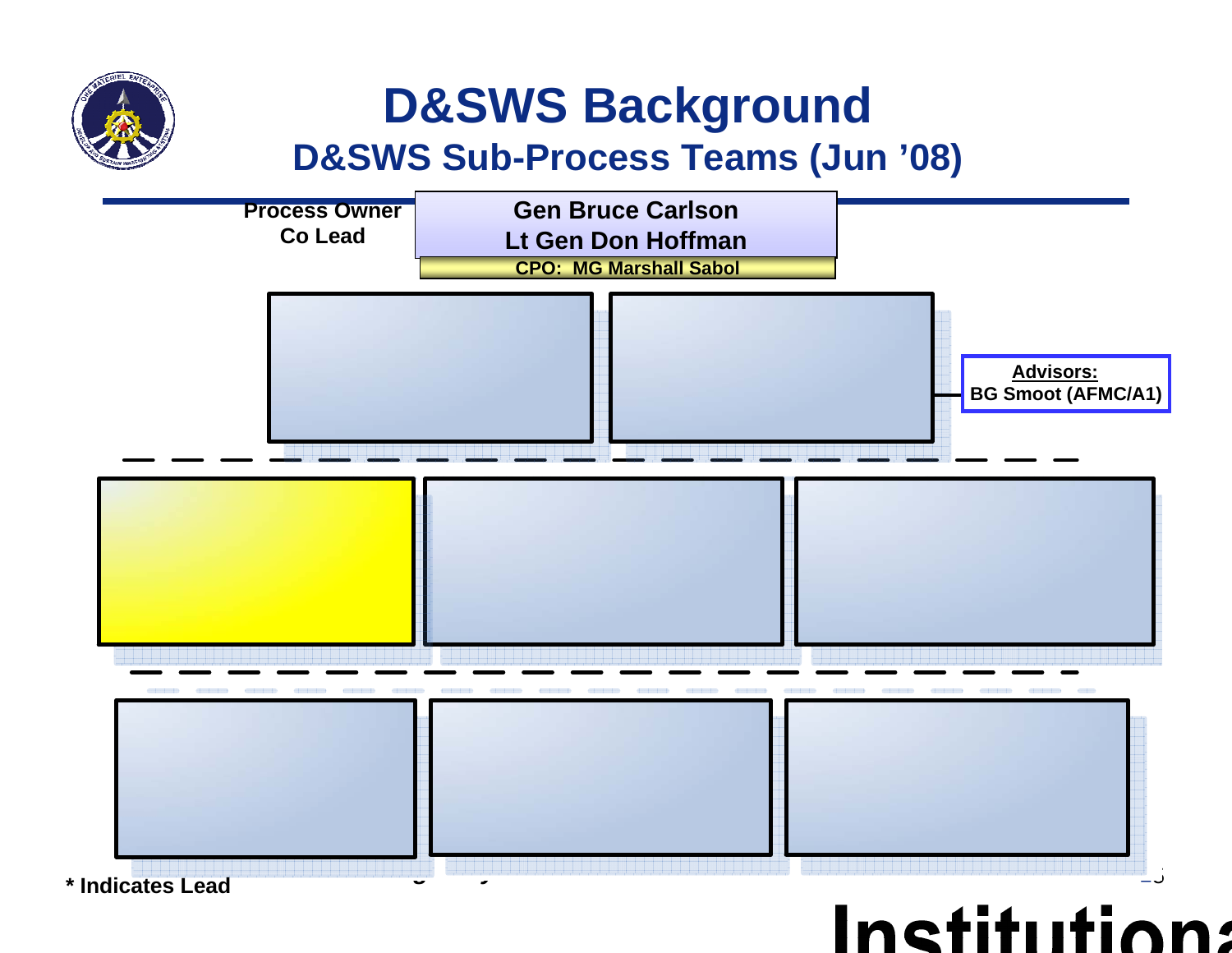

## **TD Core Sub-Process The Problems**

- TD Initiatives Target 2 Key Problems:
	- Immature Technology in Acquisition Programs Leads to **Cost Growth and Schedule Slip**
	- **Many Unprioritized Needs Lead to Sub-optimized Investments**

#### Approach

- Implement 3 TD Initiatives to **Institutionalize** One AF Level **Process to Manage Investments in Technologies to Ensure They are Mature for AF Systems**
- **Provide "Standard Work" In the Technology Development Arena Where It Makes Sense**

6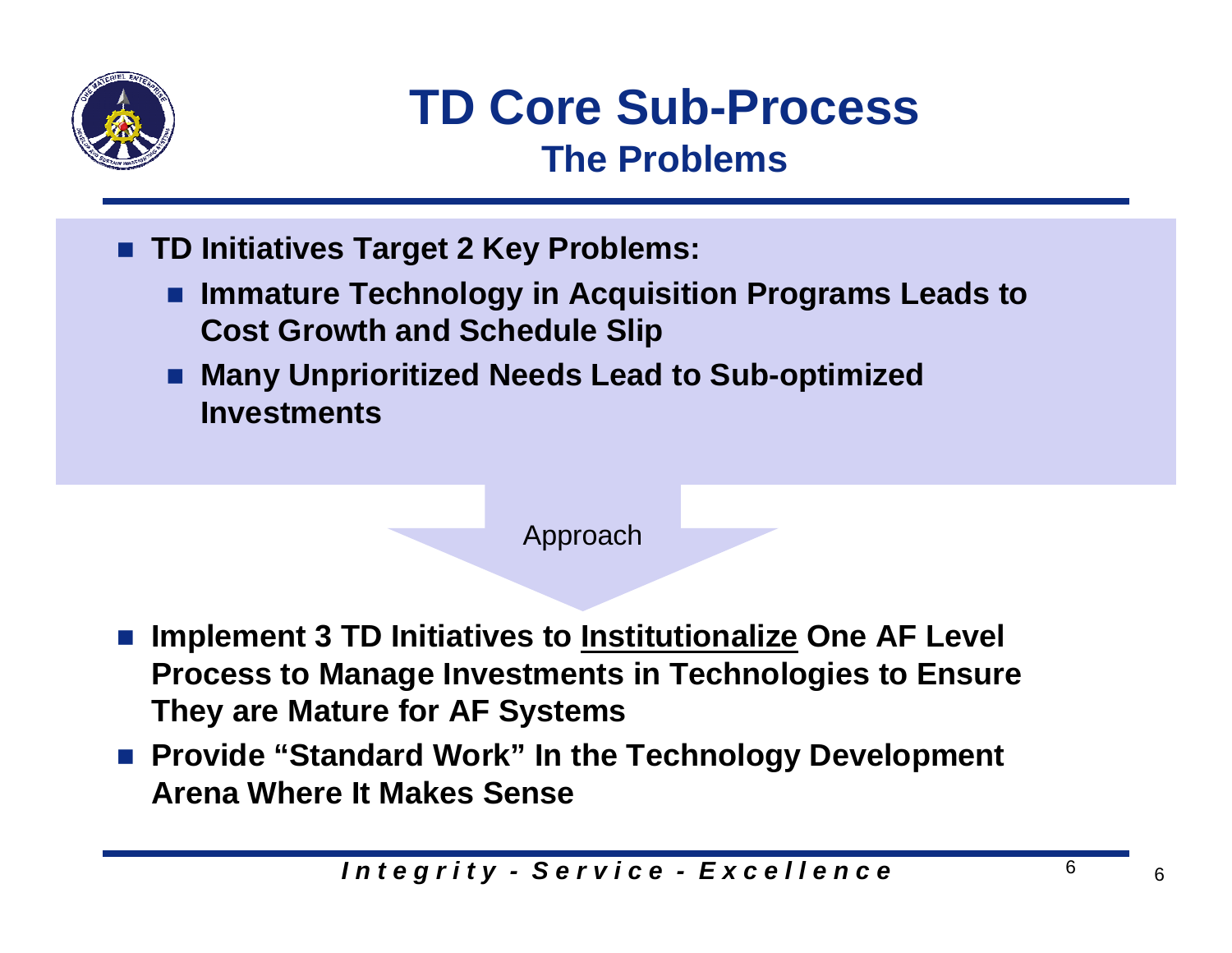

•

•

•

# **TD Core Sub-Process**

### **Our Solution - Three TD Initiatives**

**3 Initiatives with the goal of institutionalizing one AF level process to manage investments in technologies to ensure they are mature for AF systems**

**TD-1-12 Improved Technology Maturity Assessments** • **Improved, but Separate, Qualitative Maturity Assessments**

- •**TRA Training**
- •**MRA Training**

•**Improved Software TRL descriptions**

• **A methodology to help identify Technical Risks related to Integration & 'ilities**

**TD-1-13 High Confidence Tech Transitions** • **Early & complete lifecycle transition planning**

- •**Formal documentation of IPT's plan – TDTS**
- •**"Plan the Flight"**

Helpful to….

- •**"Stage-gated" transition of technology**
	- •**Clearly defined entrance/exit Criteria**
	- •**"Fly the Plan"**

**D-1-14 Identify and Prioritize Tech Needs**

**ocus S&T on highest priority needs**

- •**Integrate/align existing processes to identify tech needs**
- • **Develop new process to prioritize short, mid, and far-term needs vice a single "1-n" list**



*I n t e g r i t y - S e r v i c e - E x c e l l e n c e* <sup>7</sup> <sup>7</sup> **ame-changing "Tech Push" influencing capability planning**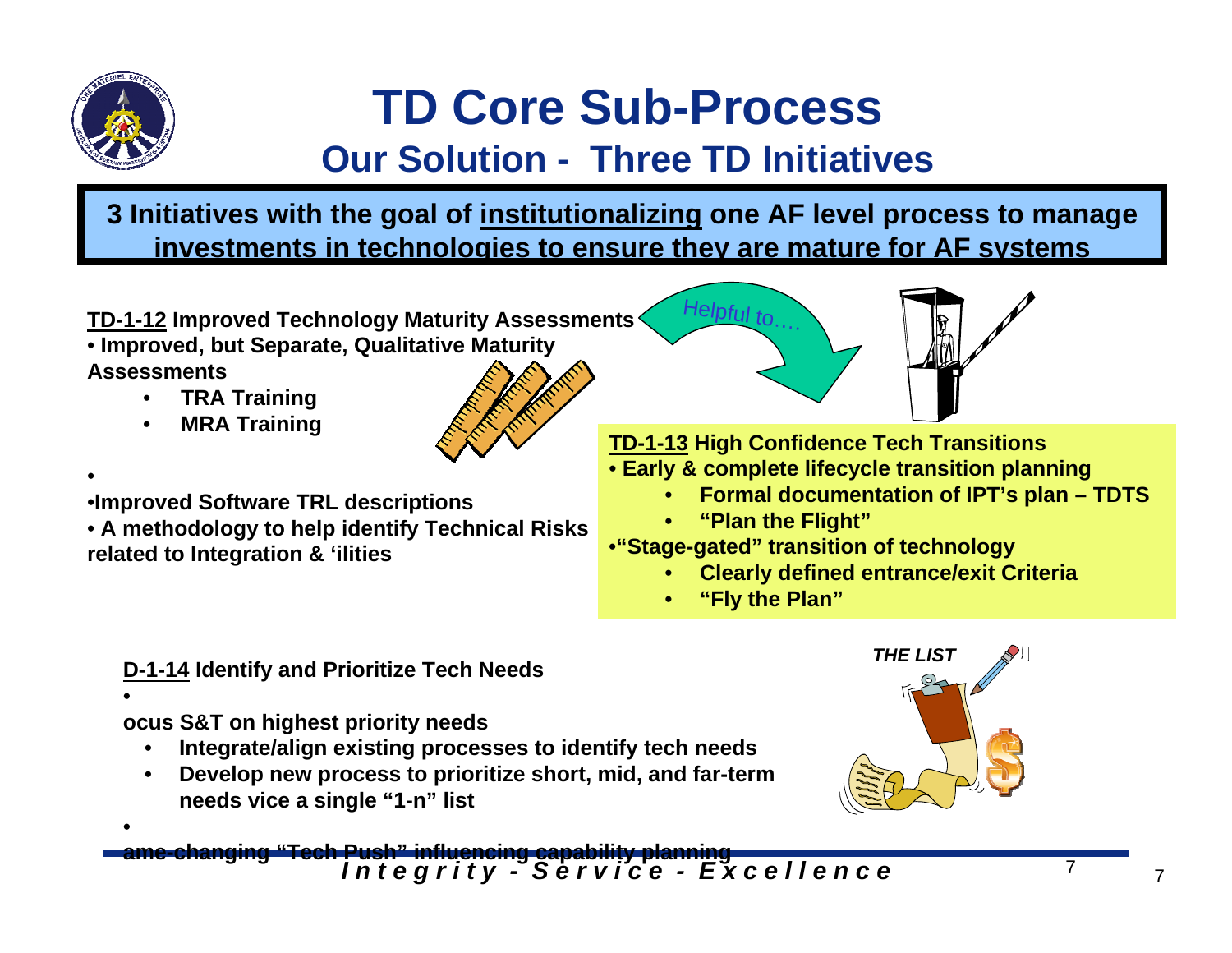

**Introduction to TD-13 Focus/Goals**

- **Initiative focus on Technology Transition** 
	- **Early and complete life-cycle transition planning**
	- **Create a common understanding of the technology transition processes to be applied at all life cycle stages**
- Initiative Goal Improve transition success
	- Improved planning will lead to increased probability **and speed of the transition and increase confidence of acquisition programs.**
	- Key aspect of this process will be making sure the **right people are involved earlier in the process for increased collaboration between researcher, acquisition and stakeholders**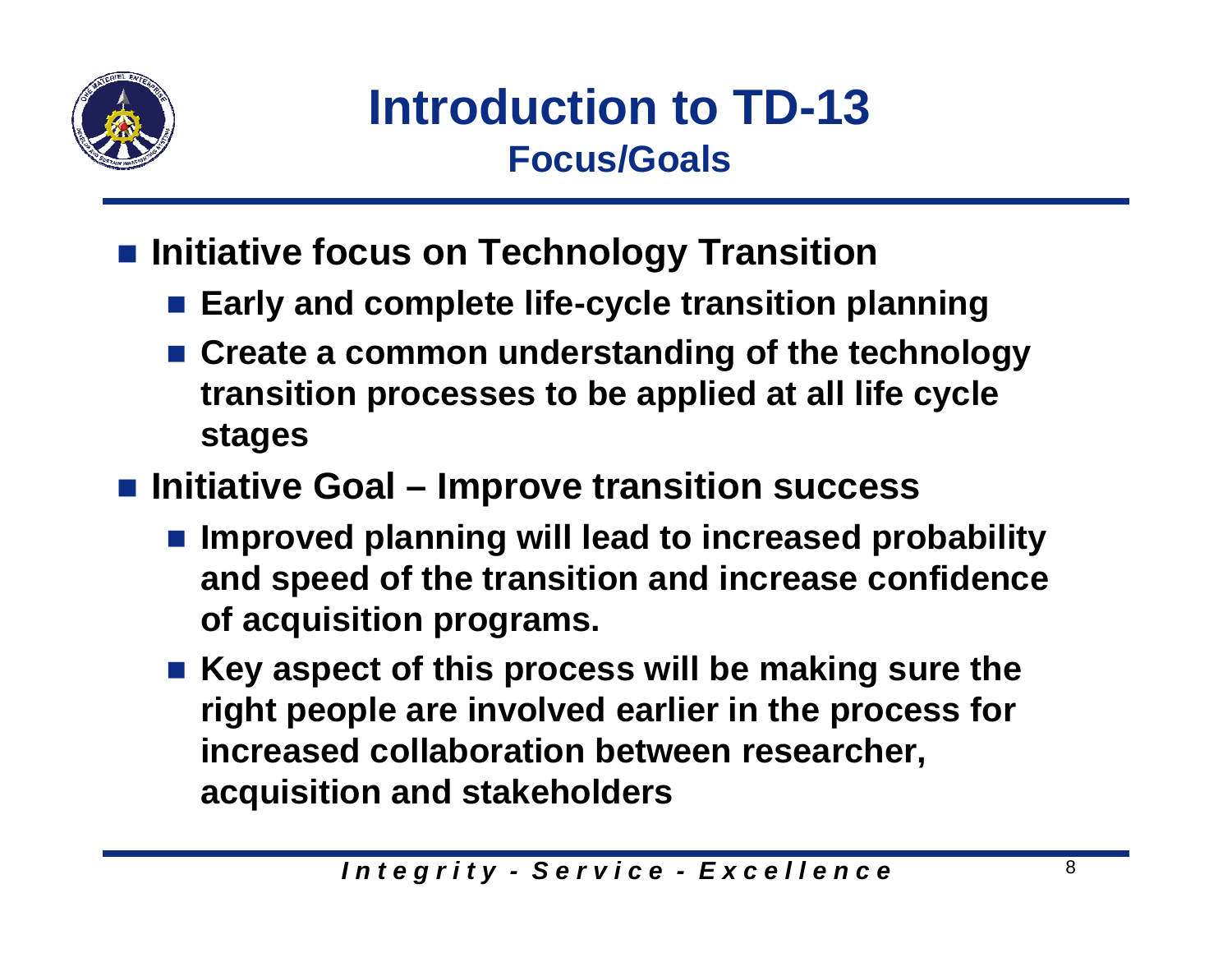

**Introduction to TD-13 Tech Transition Best Practice**

- Current Best Practice: Transition process Iterative **w/in technology readiness phases:**
	- $\mathcal{L}^{\text{max}}_{\text{max}}$ **Establish a team, formulate a strategy**
	- **→ Iterate: develop/gather information, document and coordinate agreement, and commitment / approval**

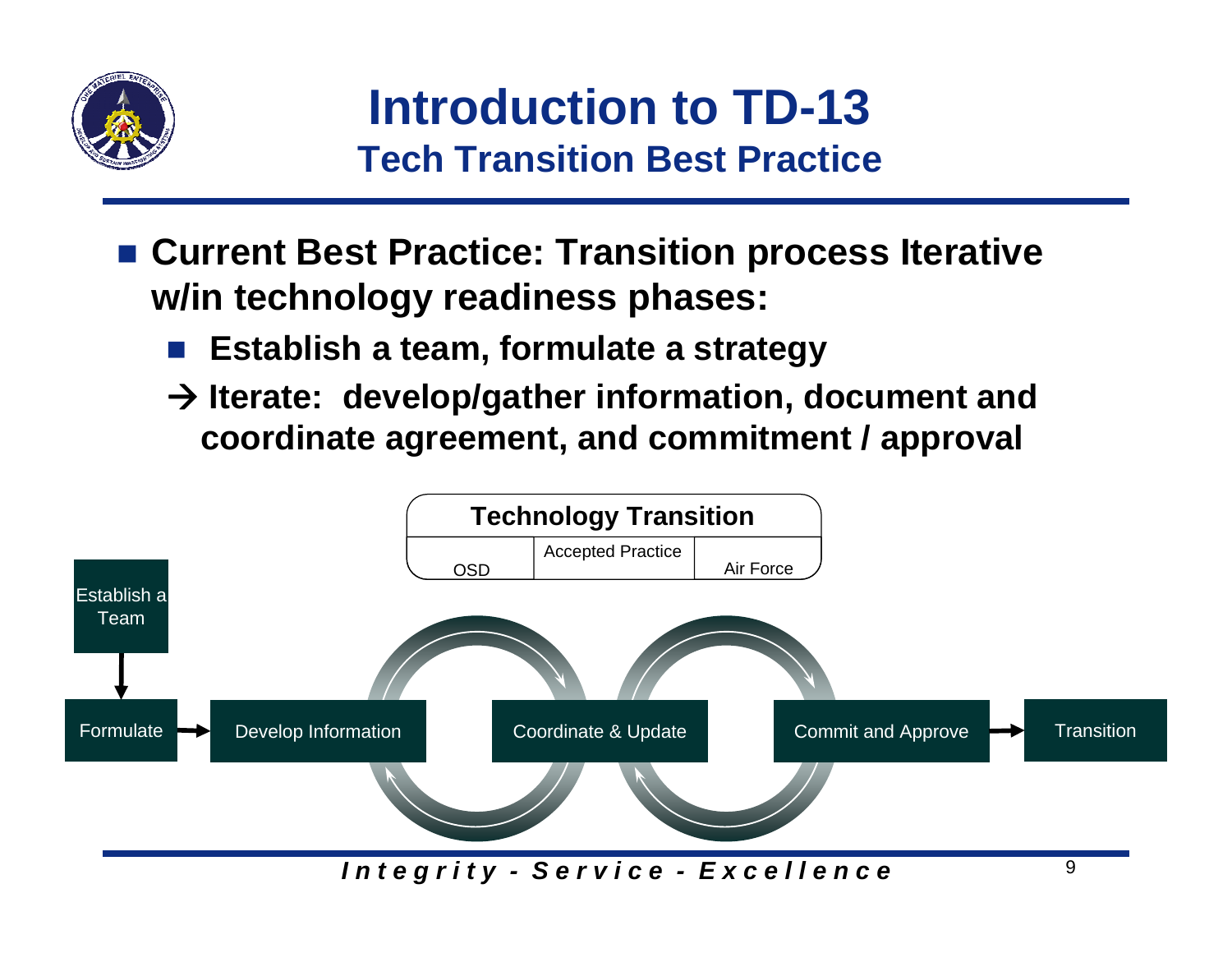

**Introduction to TD-13 What is a Stage-Gate Process?**

**Develop a stage-gate process (TRL based / driven)** 

- **A decision point on whether a project is proceeding as planned and a go, no-go or hold decision is made**
- **Phases are: Feasibility, Formulation, Proof of Concept, Breadboard (Lab Env), Brassboard (Relevant Env) and Prototype (Relevant Env) (TRL3-6)**
- **Entry/Exit Criteria (tech & programmatic) shall be used prior to advancing to the next stage in the transition process.** 
	- Highlights change in team roles and responsibilities **over time.**
		- Spiral 1: existing readiness levels (TRLs and MRLs), cost, **schedule, performance, early "-ilities" considerations;**
		- **Spiral 2: additional "-ilities" identified in TD-1-12**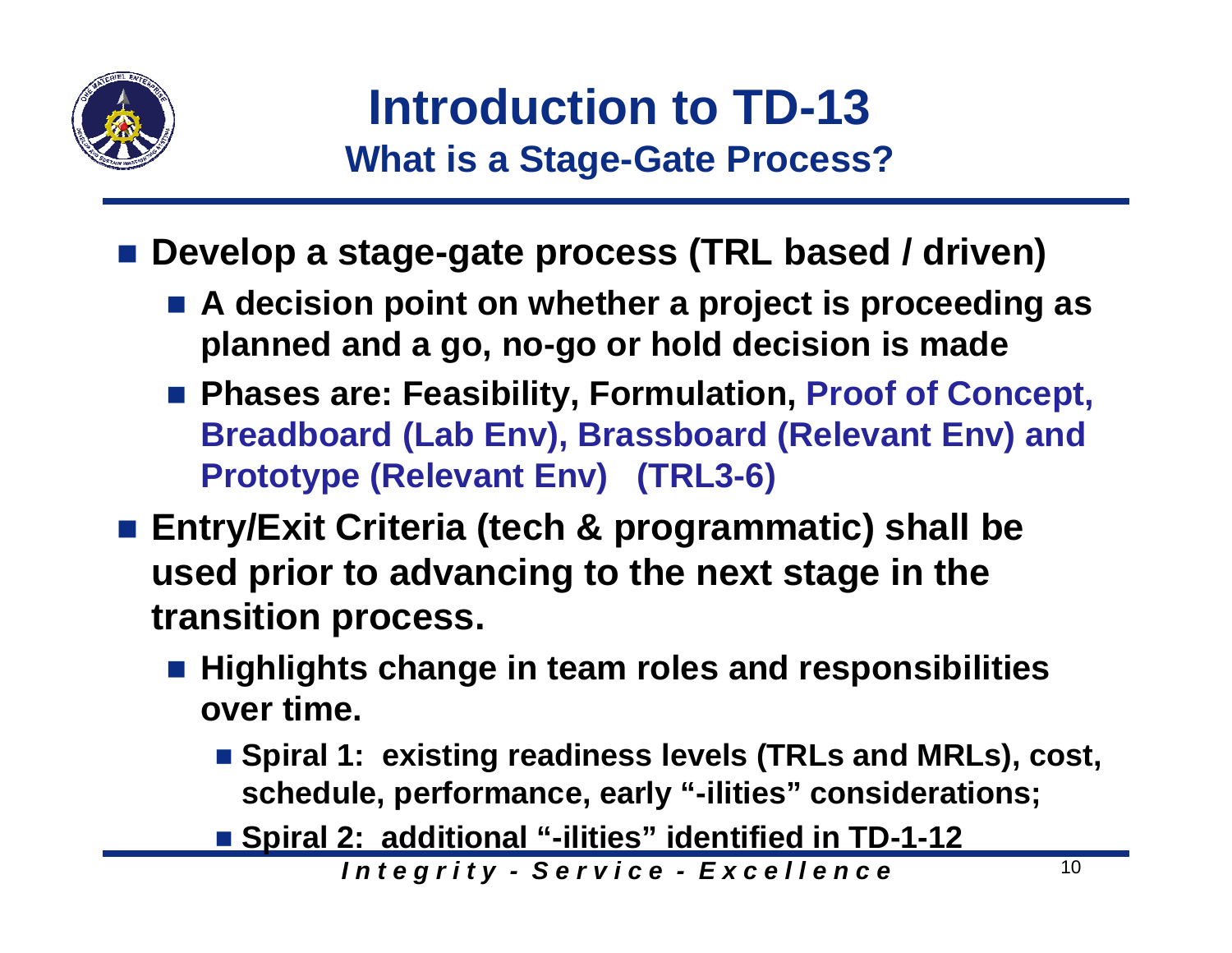

**Introduction to TD-13 What are we doing that is new?**

■ NEW: TD-1-13 provides a formalized process, the **mechanism (stage-gate criteria) and detailed activities and milestones necessary to transition from phase to phase**

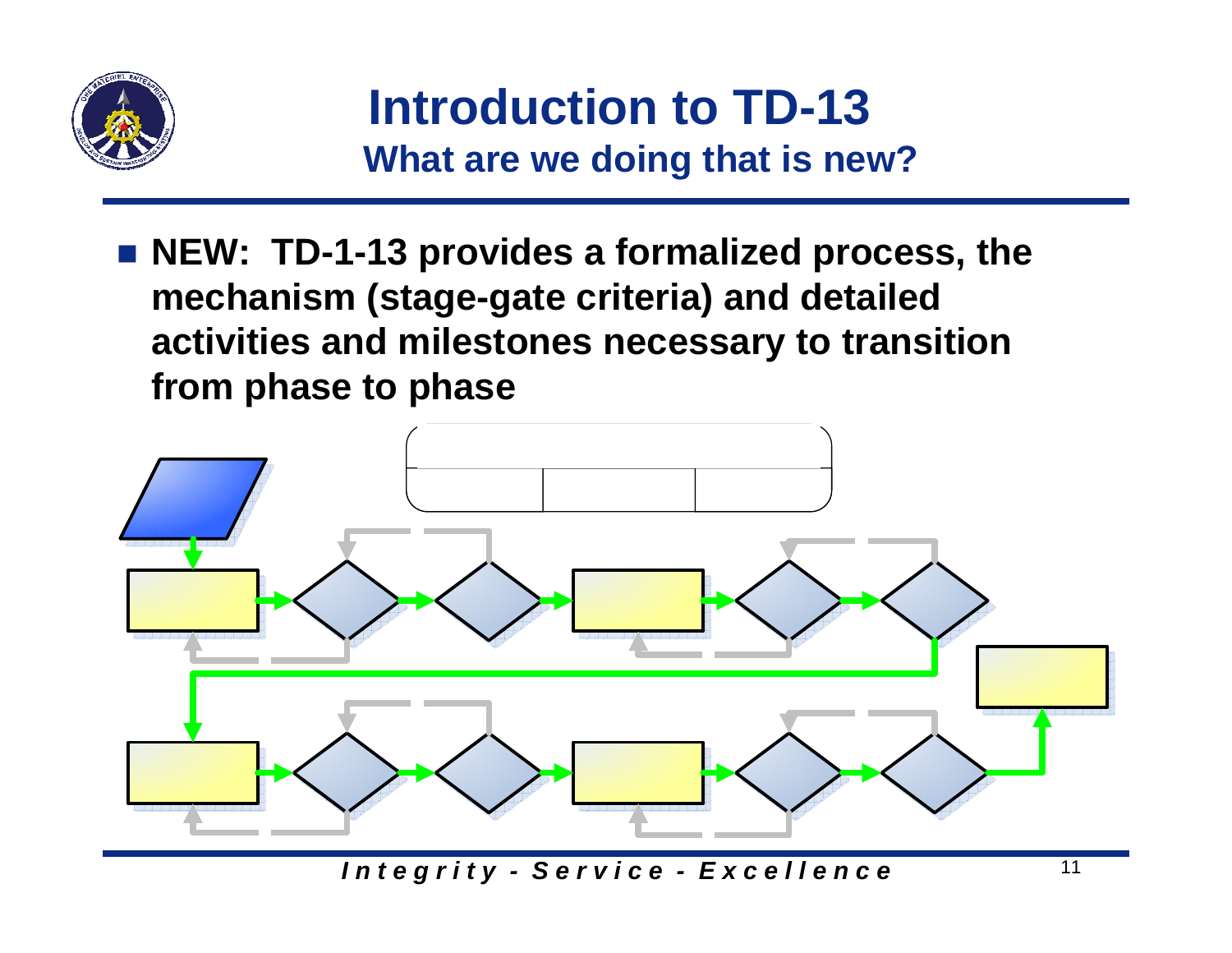

### **Introduction to TD-13 Alignment with DoD Acquisition**



| <b>MRL 1-3</b><br><b>Mfg</b><br><b>Concepts</b><br><b>Identified</b> | <b>MRL4</b><br>Mfg<br><b>Processes</b><br><b>Identified</b> | <b>MRL5</b><br>Mfg<br><b>Processes</b><br><b>Developed</b> | <b>MRL 6</b><br><b>Critical</b><br>Mfg<br><b>Processes</b><br>Demo'd | <b>MRL7</b><br><b>Prototype</b><br>Mfg System | <b>MRL8</b><br><b>Process</b><br><b>Maturity</b><br><b>Demo</b> | <b>MRL9</b><br>Mfg<br><b>Processes</b><br>Proven | <b>MRL 10</b><br>Lean<br>System<br>Production |
|----------------------------------------------------------------------|-------------------------------------------------------------|------------------------------------------------------------|----------------------------------------------------------------------|-----------------------------------------------|-----------------------------------------------------------------|--------------------------------------------------|-----------------------------------------------|
|----------------------------------------------------------------------|-------------------------------------------------------------|------------------------------------------------------------|----------------------------------------------------------------------|-----------------------------------------------|-----------------------------------------------------------------|--------------------------------------------------|-----------------------------------------------|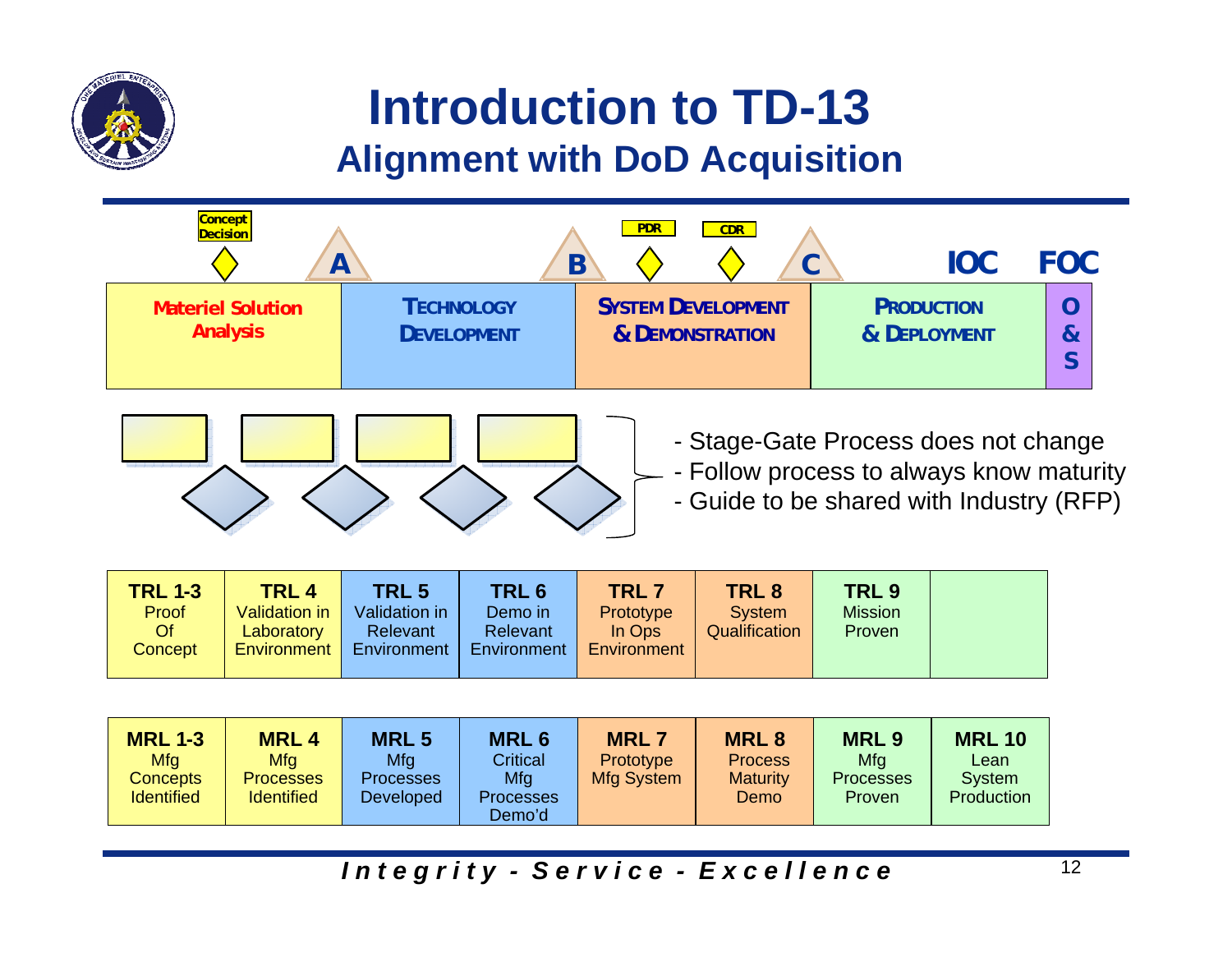

**Products of the InitiativeUsers Guide and Automated Tool**

- Users Guide for developing the strategy for **technology development and transition**
	- How to build Technology Development and Transition **Strategy (TDTS) and required documentation** 
		- **How to execute the stage-gating**
		- **How to build the entrance/exit criteria**
- Automated Tool to facilitate the implementation of **the User Guide**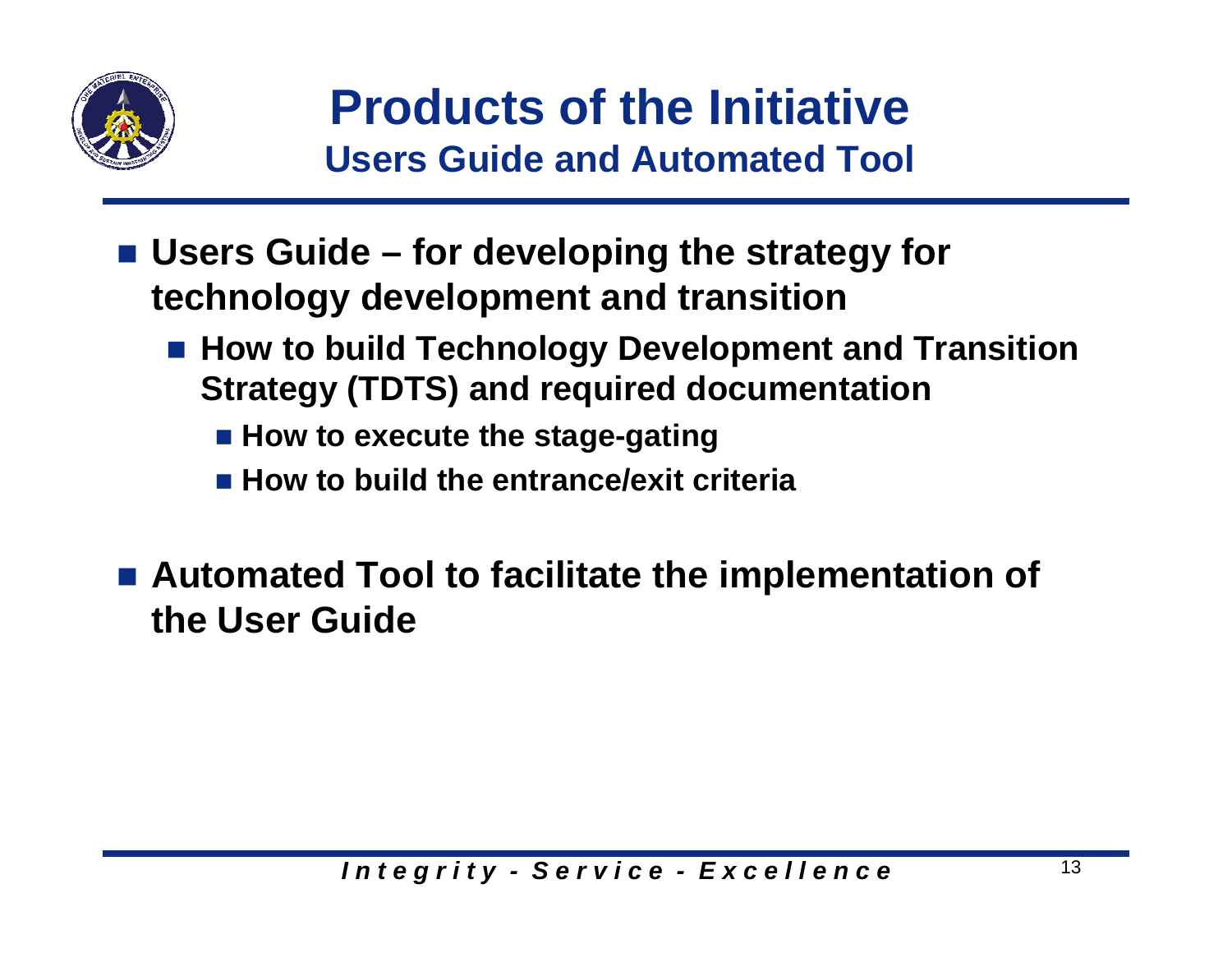

## **Products of the Initiative User Guide**

- Easy to read and understand documentation on the **Technology Transition Process Using Stage-Gates**
	- Part 1 Description of Stage-Gate Process for **Technology Development**
	- Part 2 Explains "How to" Navigate the Process
- **Power of the Process is in Teamwork**
	- Having the right people on the team at the right time  **Chaired by Program Manager and Co-Chaired by Technology Manager**
- Process will apply to all key advanced programs
	- **Top 50% of all AFRL 6.3 programs**
	- **High Visibility Programs**
	- **Industry-developed technology programs**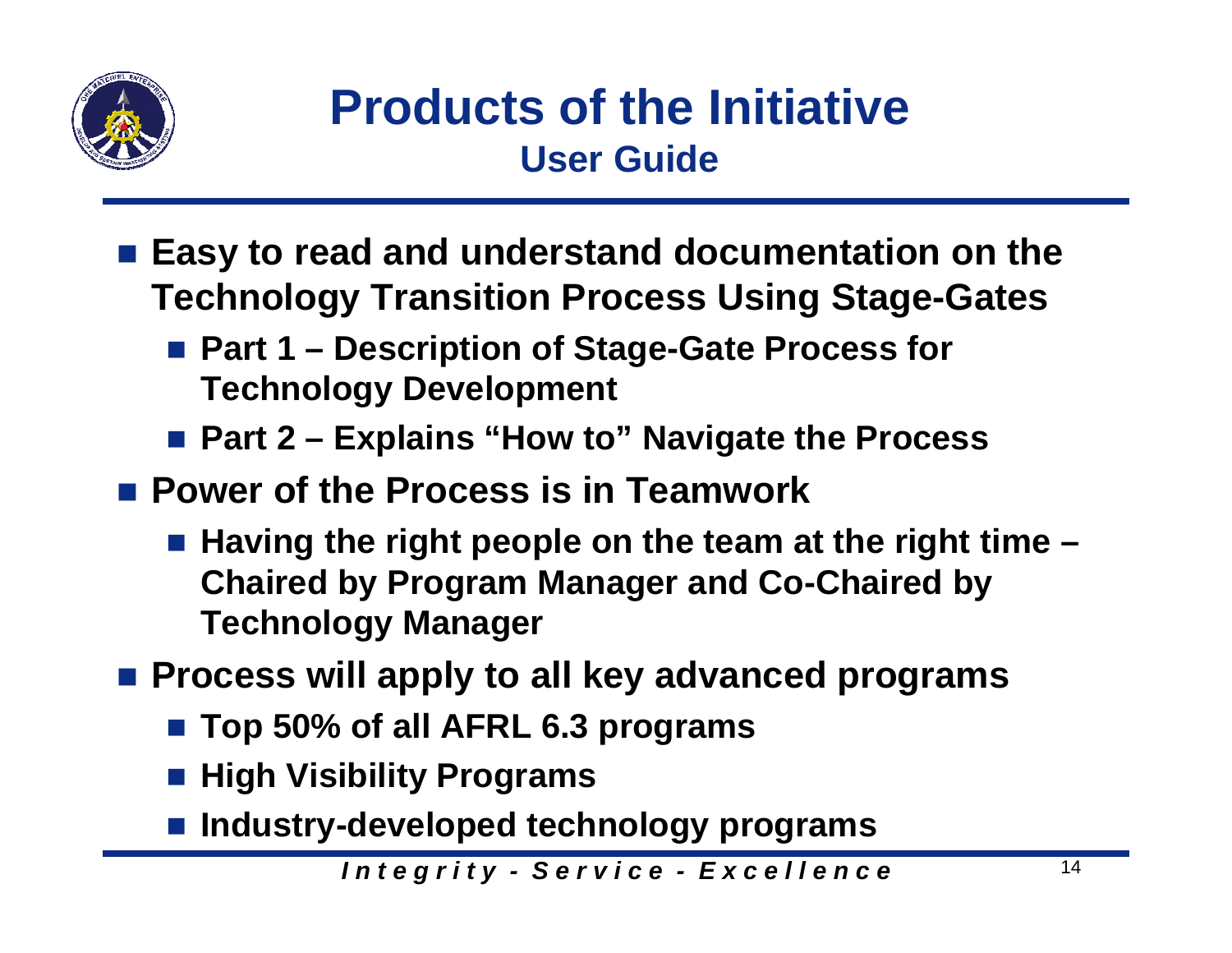

**Products of the Initiative Today's Process**

### ■ Stovepipe Document Generation: TTP : TDS : LCMP

#### **Owner: AFRL Technology Developer, pre MS-A**



- Target Acq Programs
- Approach
- Products / Payoff
- Risk Analysis
- Exit Criteria / RL
- Acquisition Strategy
	- **I** Identify Stakeholders
	- Capability / Rqmts
	- Bus/Contract/Fin
	- Logistics / Mfg
	- **n** Intelligence
- **Transition Strategy** 
	- **Integration Plan**

Tech Development Strategy (TDS) (Public Law 107-314, Sec 803) **Acquisition Approach** ■ Supporting Rationale ■ R&D Strategy **Performance Goals** ■ CSP and Spirals ■ Describe Tech Demo ■ CSP and Exit Criteria **Develop Test Plan** ■ Goal / Exit Criteria **Ensure Maturity Level** Note: Multiple Spirals may be necessary before user & developer agree the solution is: Affordable, Military Useful and based on mature technology **Owner:Acquisition PM @ MS-A**

#### **Owner:Acquisition PM @ MS-B**



held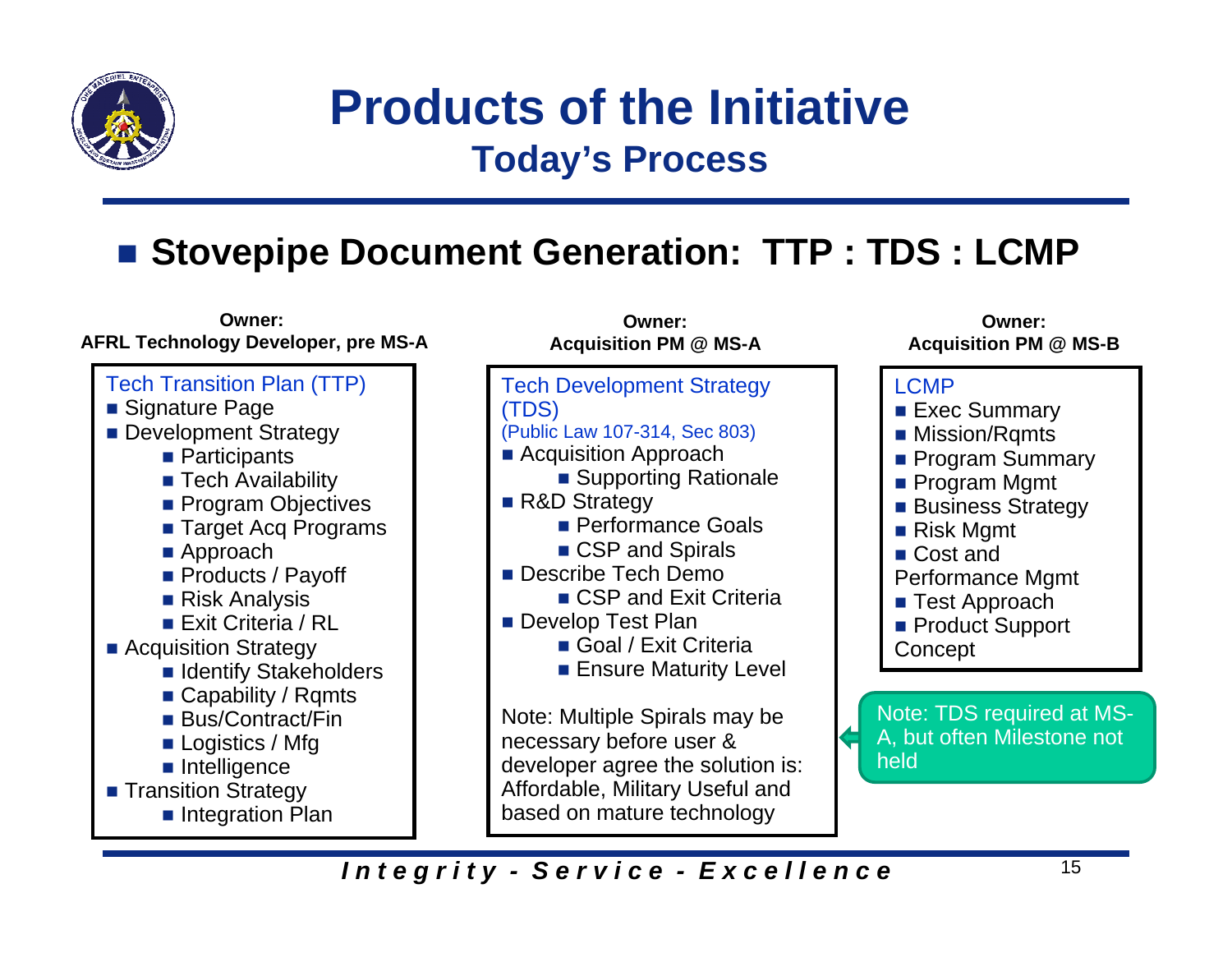

### **Products of the Initiative"To Be" Process**

### **Tech Development & Transition Strategy (TDTS)**

- $\mathcal{O}(\mathcal{A})$ **Replaces the TTP**
- P. **TDS is subset of TDTS required at Milestone A**
- $\mathcal{L}(\mathcal{A})$ **As program progresses – TDTS "Morphs" to LCMP**

#### **Owner: Acquisition PM**

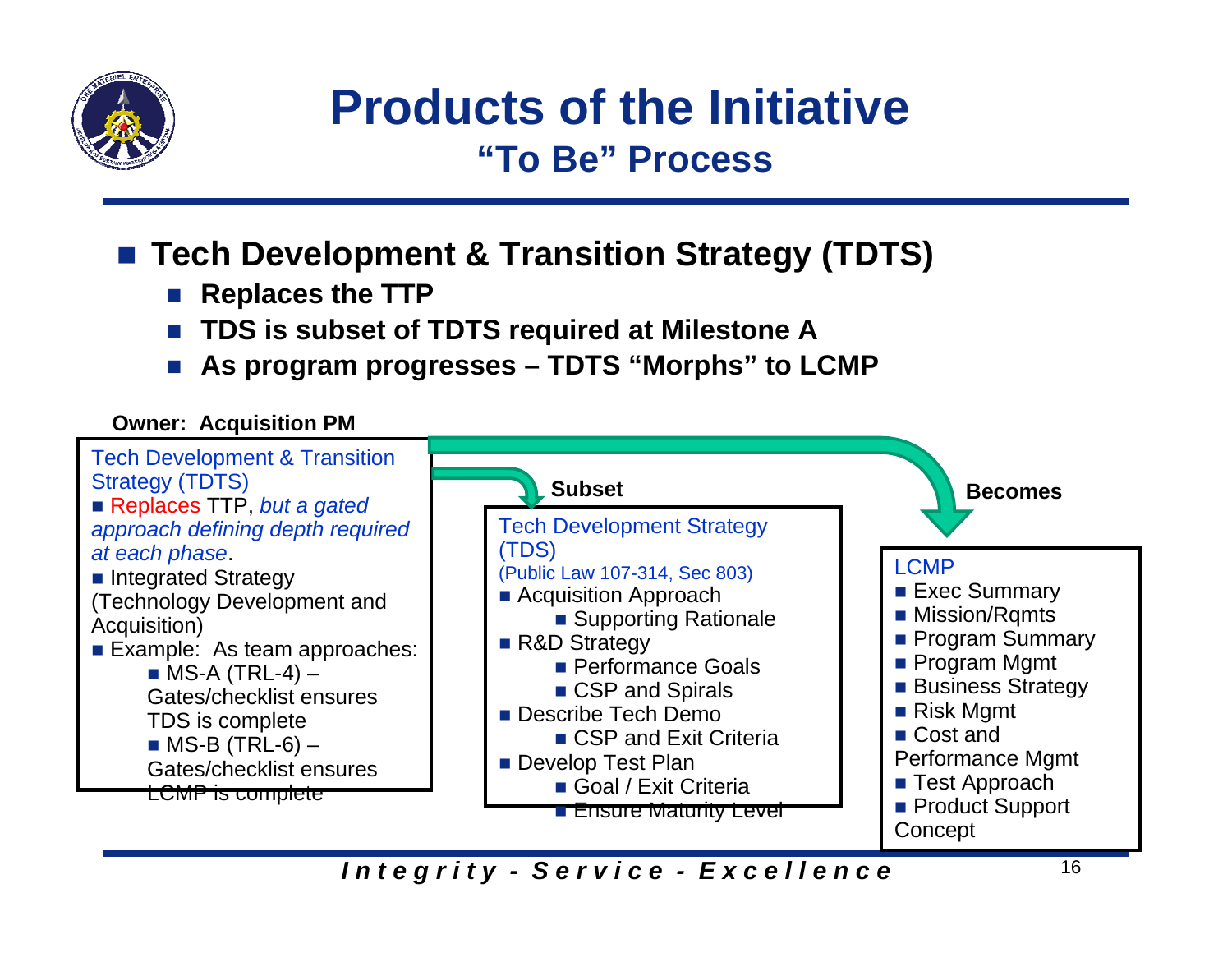

## **Products of the Initiative Automated Tool - TurboTPMM**

- TurboTPMM Tool An application to navigate a **database tool that will be the repository of the stagegates (i.e. checklists) and the documentation required for each TDTS**
	- **TPMM database developed by Army SMDC**
	- **TurboTPMM automates the Stage-gate process**
	- Easy to use, walks user through the process
	- **Turbo-Tax© like software that asks the right questions**
	- F. **Ensures application of Systems Engineering principles**
	- **Contract to Dynetics through Army SMDC**

■ DAU to join in on Collaboration with TurboTPMM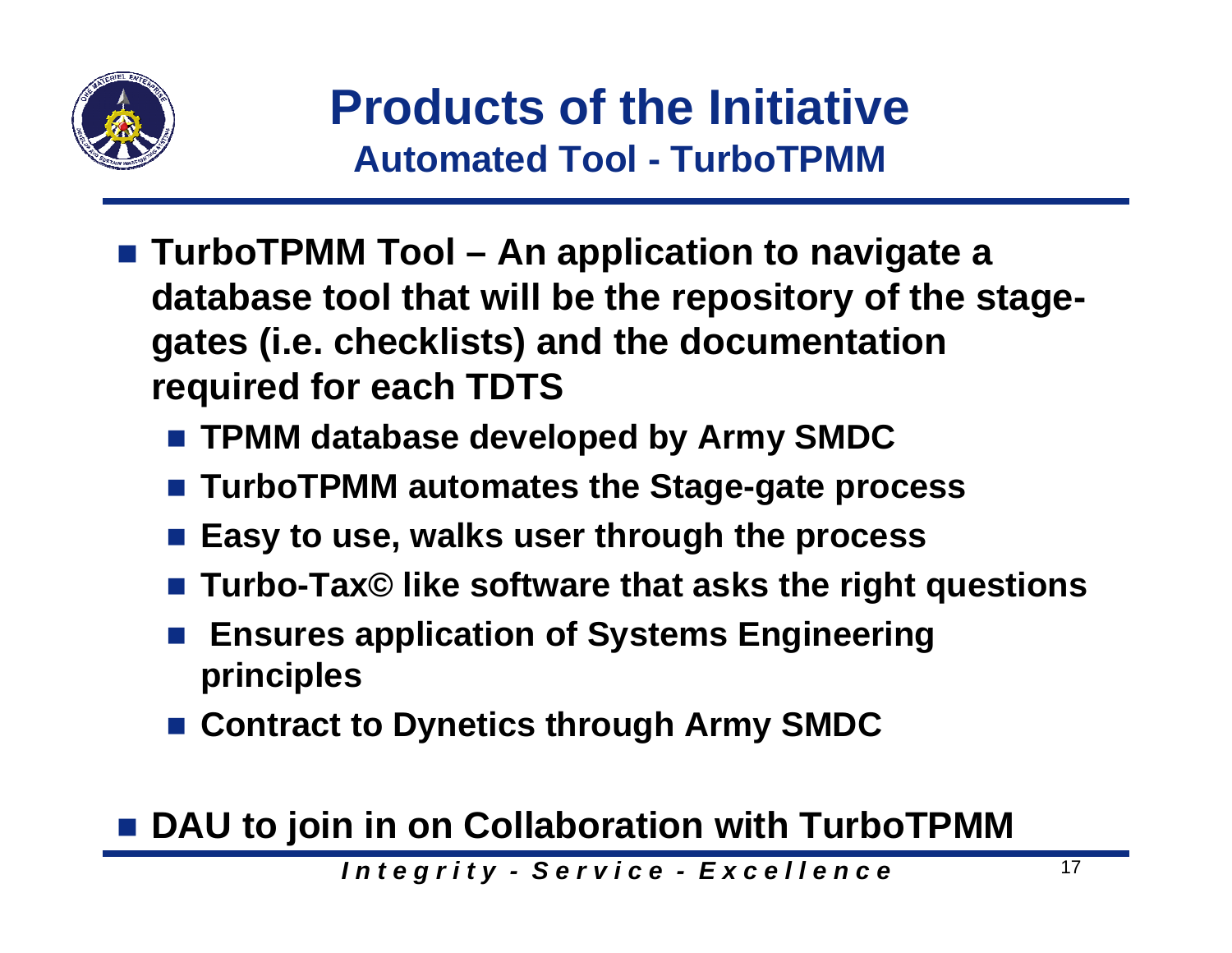

## **Products of the Initiative TurboTPMM – Scope and Requirements**

- Ease of Use
	- Develop a Graphical User Interface
	- **Prove feasibility of automating the process**
- **Portfolio Management**
	- **Develop capability to output Readiness data**
- **Reporting** 
	- **<u>■ Develop a Reporting Capability</u>**
- **Common Language**
	- Adapt Army to USAF lexicon, templates, events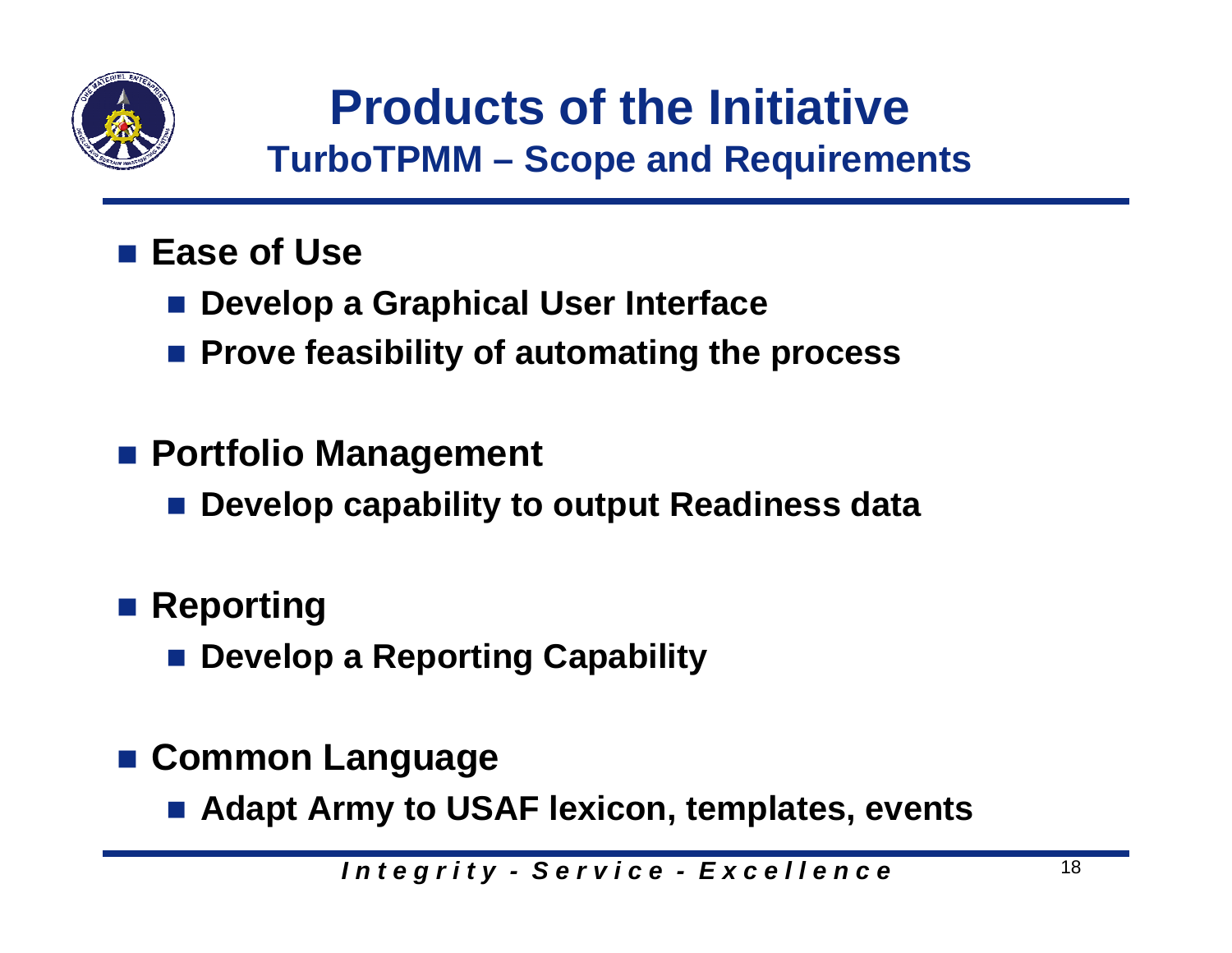

## **Schedule**

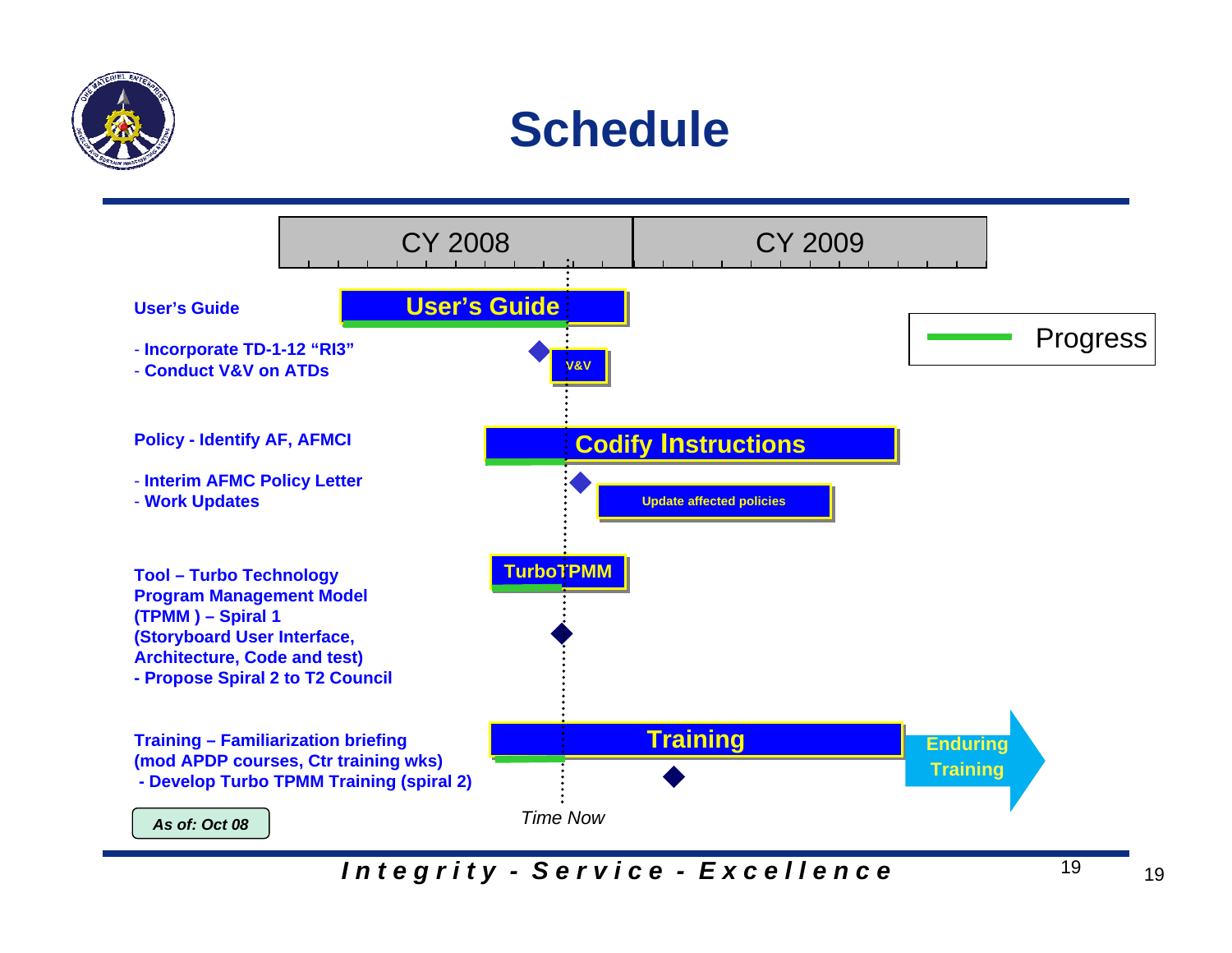

- Modify Stage-Gating tool for AF application
- **Verify and Validate User Guide and Gates**
- **Finalize Communication Plan**
- **Initiate Workforce Development (Training) Plan**

**For More Information, Questions or Comments: Claudia V Kropas-Hughes AFMC/A5S937-904-3558Claudia.kropas-hughes@wpafb.af.mil**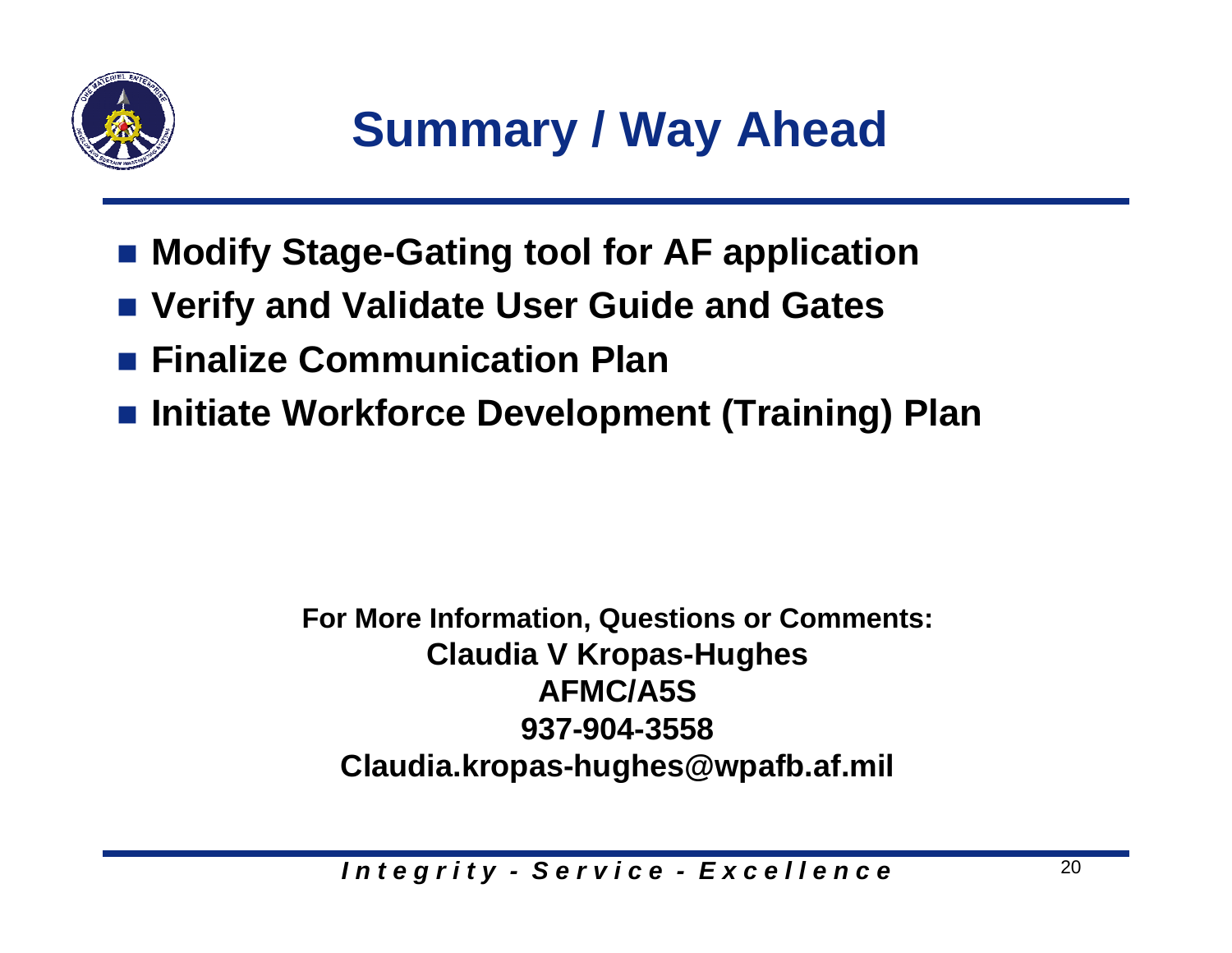

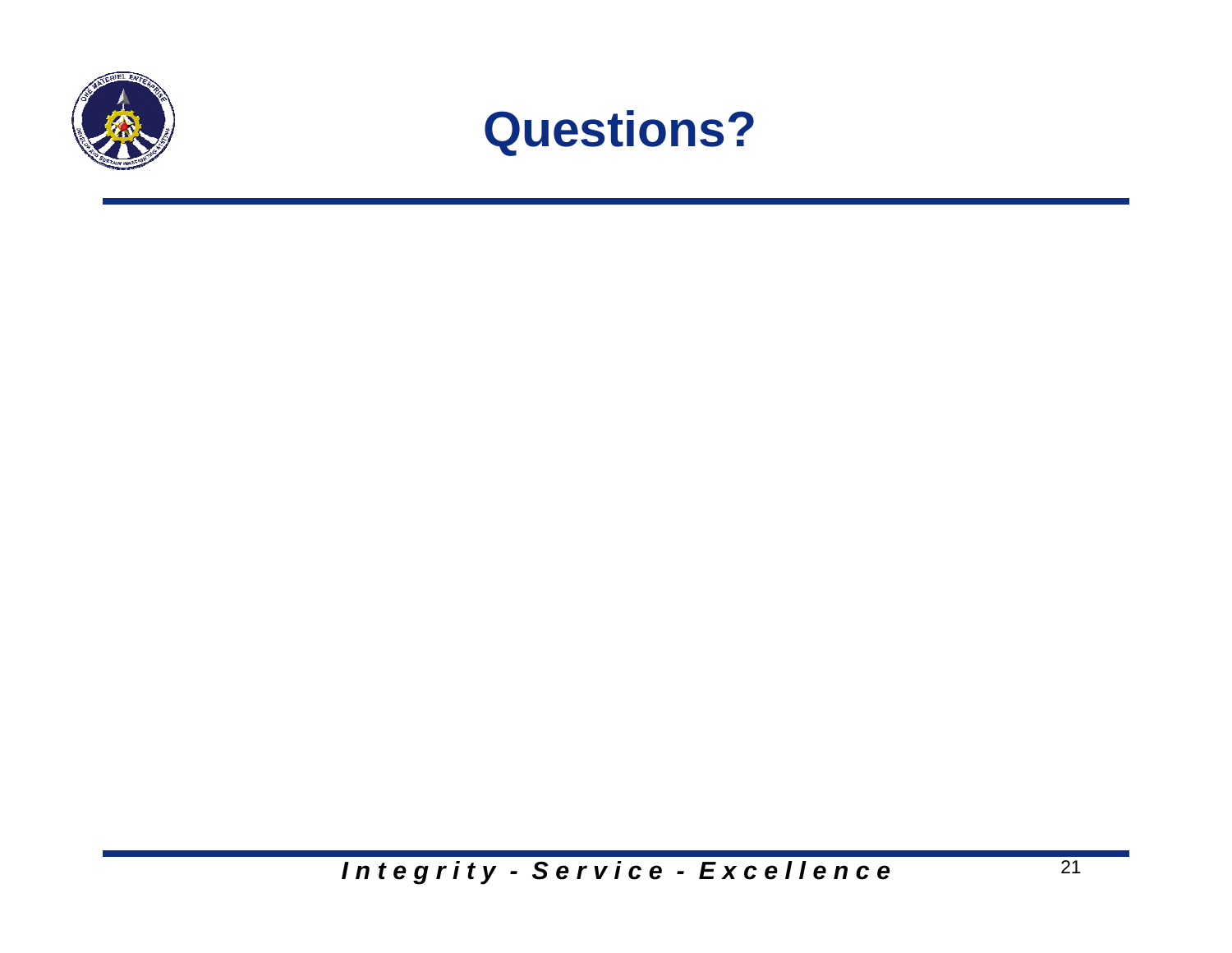

# **Membership**

- Membership
	- **Consists of representatives from across the Air Force**
	- **Chartered by Senior Leaders SAF/AQ, AFRL/CC, AFMC/CC**
		- **Broad experience base for this approach**
	- **Culture Change**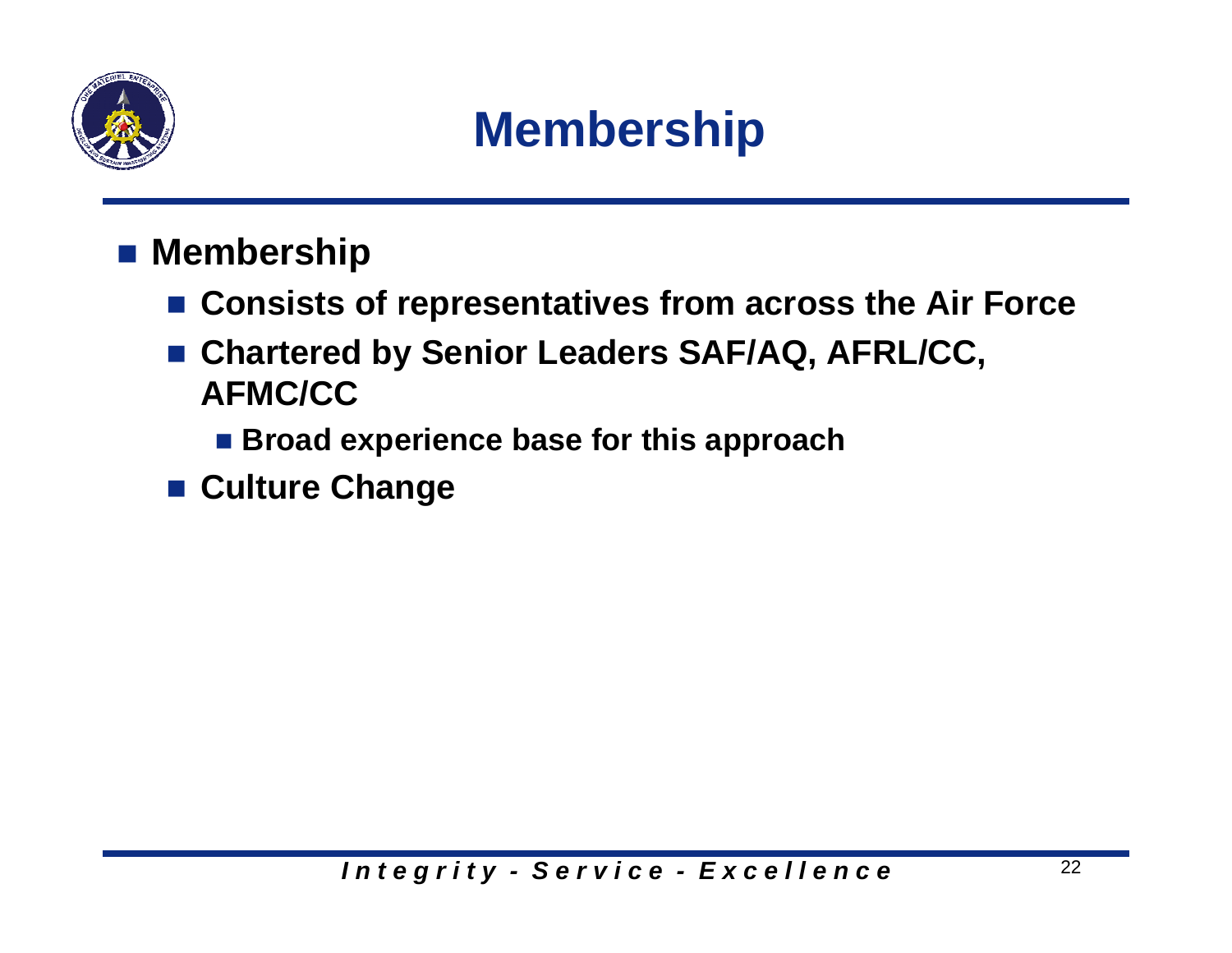

# **Stage-Gate Example**

### **STAGE GATE #3 STAGE GATE #3**

**DESCRIPTION:** This is the first stage-gate in the Technology Development and Transition Strategy process.

### **EXIT CRITERIA: EXIT CRITERIA:**

 $1.TRL == 3$  MRL  $== 3$ 

2.The Technology Concept has been proven sufficient to meet the User Need in a Laboratory environment and a Proof of Concept is documented 3.The Technology Development and Transition Strategy (TDTS) is drafted. **4.ENTRANCE CRITERIA FOR NEXT PHASE:** A Breadboard Laboratory Validation Plan has been developed whose purpose, objectives and scope are adequately described

*Tool focuses the team on the tasks necessary to meet these exit criteria. Provides a repository for the information created during technology development.*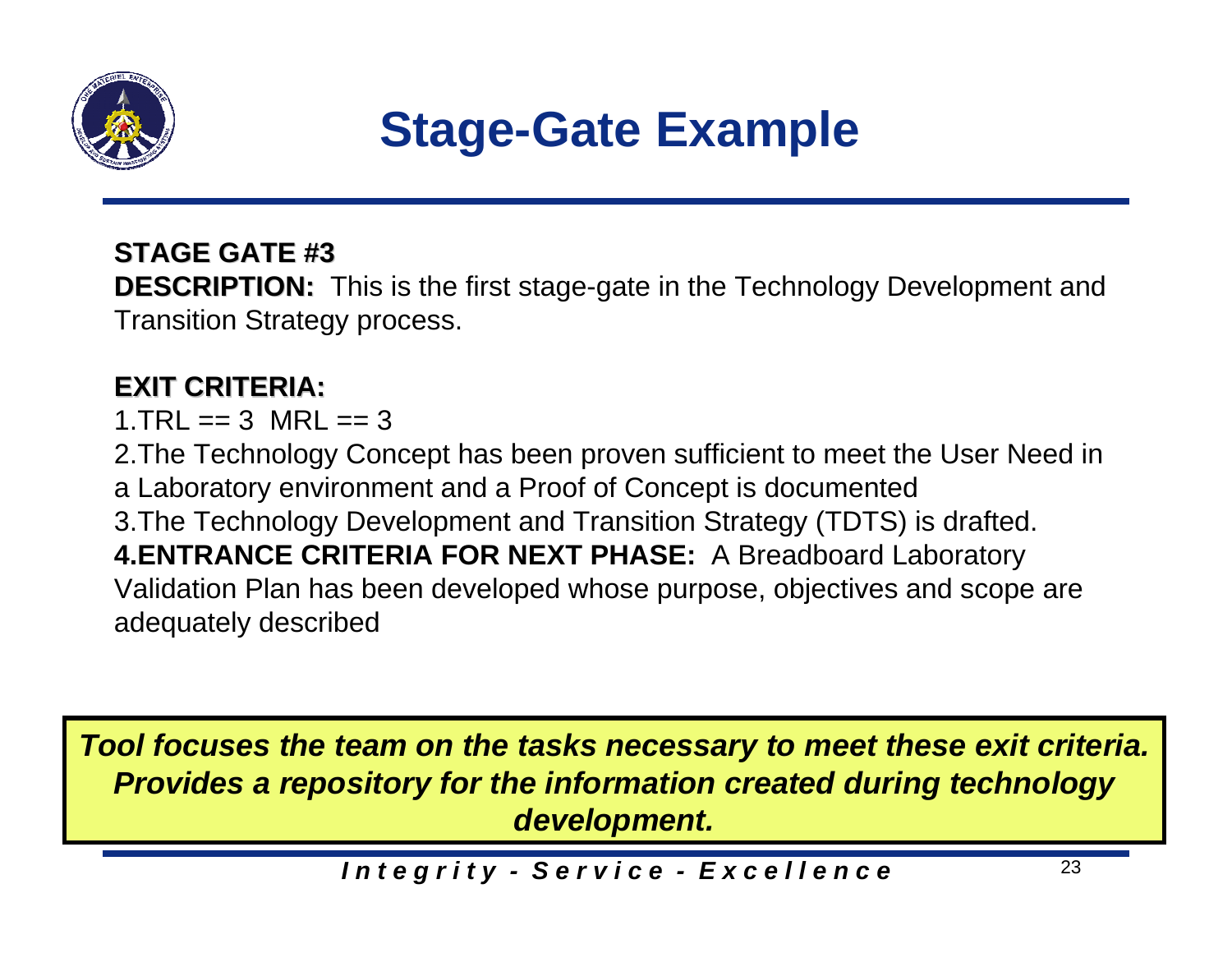

# **TurboTPMM – FY08 Development & Deployment**

- **Development environment**
	- × **Microsoft® Visual Studio® 2008**
	- $\sim 10$ **ASP.NET 3.5 application framework**
	- П **C# programming language**
	- П **Relational Database using MS SQL Server® 2005**
	- P. **UML 2.0 Object Modeling using Altova® Umodel®**
	- П **Microsoft® Team Foundation Server (Configuration Mgmt)**
- $\mathcal{O}(\mathbb{R})$  **Deployment – FY08**
	- П **Laptop**
	- П **Microsoft ® Windows XP Pro or Server 2003**
	- P. **Microsoft® IIS Web Server**
	- П **SQL Server Express**
	- П **IE6 Web browser client**
	- **Microsoft® Office**